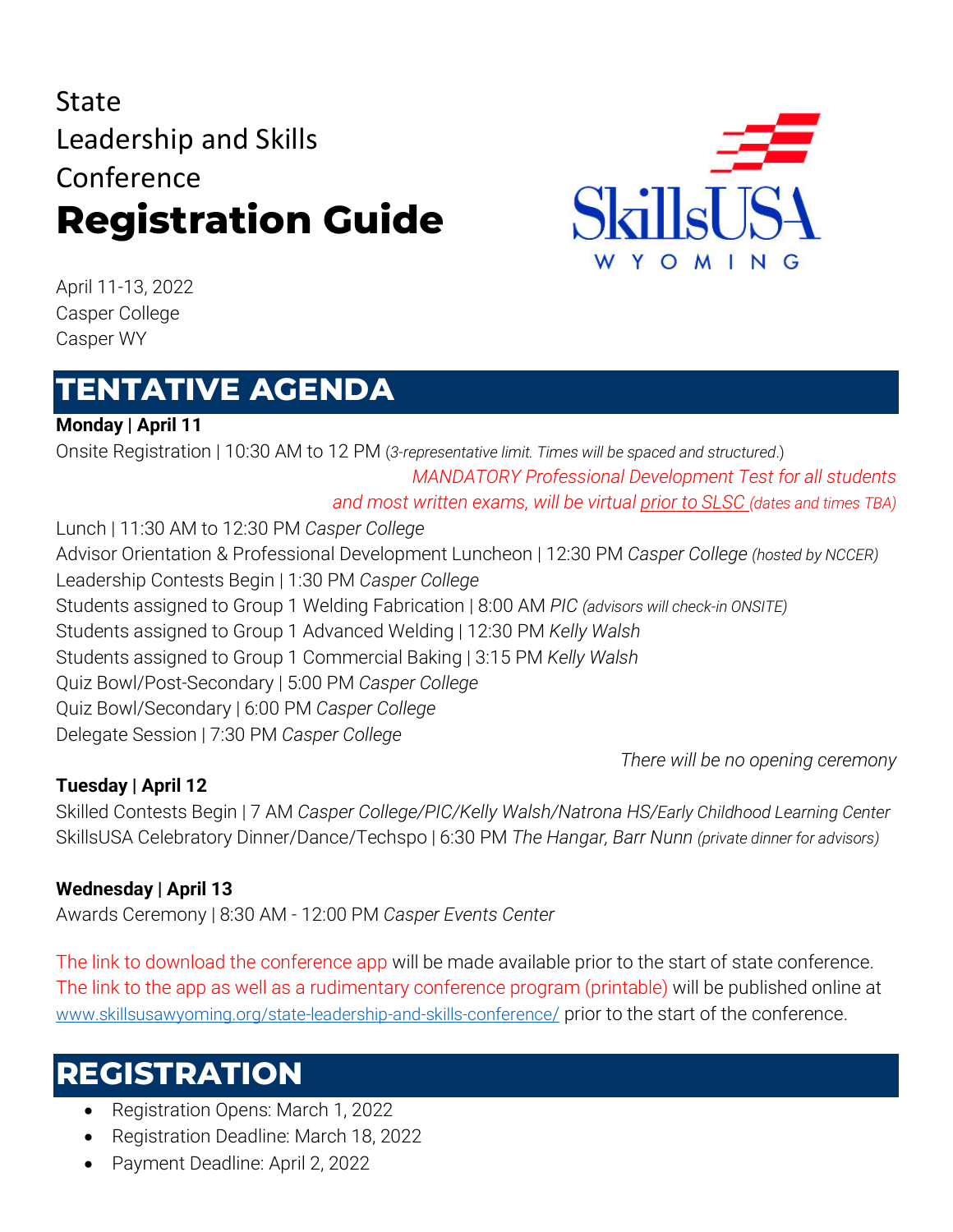#### **Cost**

2022 registration is \$73. (all **attendees** must be officially registered for the conference).

A \$5 rebate will be given to all conference -registered-members of a chapter that has completed Quality Chapter status through the [Chapter Excellence Program](https://www.skillsusa.org/programs/chapter-excellence-program/) (CEP). The CEP deadline is March 7, 2022.

#### **Possible Required Forms**

- Chapter advisors may be required to complete the \*\*2021 [Wyoming SkillsUSA Release Form](https://www.skillsusawyoming.org/wp-content/uploads/2021/01/WY-CTSO-Release-Form-SkillsUSA-2.pdf) for all conference attendees. Advisors do not need to mail the release forms to SkillsUSA Wyoming but must present all prepared forms at time of conference check-in.
- For 2022, advisors may be required to have completed a [\\*\\*COVID-19 Waiver](https://www.skillsusawyoming.org/wp-content/uploads/2021/01/covid-19-waiver.pdf) for all conference attendees. Advisors do not need to mail the release forms, but must present prepared forms at time of conference check-in.
- An [NLSC-1 Form](http://www.skillsusa-register.org/Login.aspx) should be submitted online only and is automatically populated at the time of registration. Advisors do not need to print.

### **PAYMENT**

All payments must be received by April 2, 2022. Checks should be made payable to SkillsUSA Wyoming with "SLSC" in the memo line. A copy of your invoice should be attached with your payment.

#### **Mailing Address**

SkillsUSA Wyoming 7817 Kepler Drive Cheyenne, WY 82009

## **HOTEL RESERVATION INFORMATION**

The following hotel rates have been negotiated with neighboring hotels. An additional advantage of booking with these properties is access to their shuttles. If advisors have parental consent and are following individual district policies, they may instruct their students to utilize these shuttles using ONLY the posted shuttle times. Wyoming Association of SkillsUSA is not liable for any unforeseen issues in voluntarily electing to use this service.

**2022 Hotel Room Rates** *plus applicable taxes/fees*

- Hampton Inn & Suites: \$109, includes full breakfast (reservations close March 21st) o 1100 North Poplar/307-235-6668
- Hilton Garden Inn (STATE HQ): \$112 includes full breakfast (reservations close March 21st)
	- o 1150 North Poplar/307-266-1300
- Ramkota: \$89 includes full breakfast (reservations close March 21st)
	- o 800 North Poplar/307-266-6000